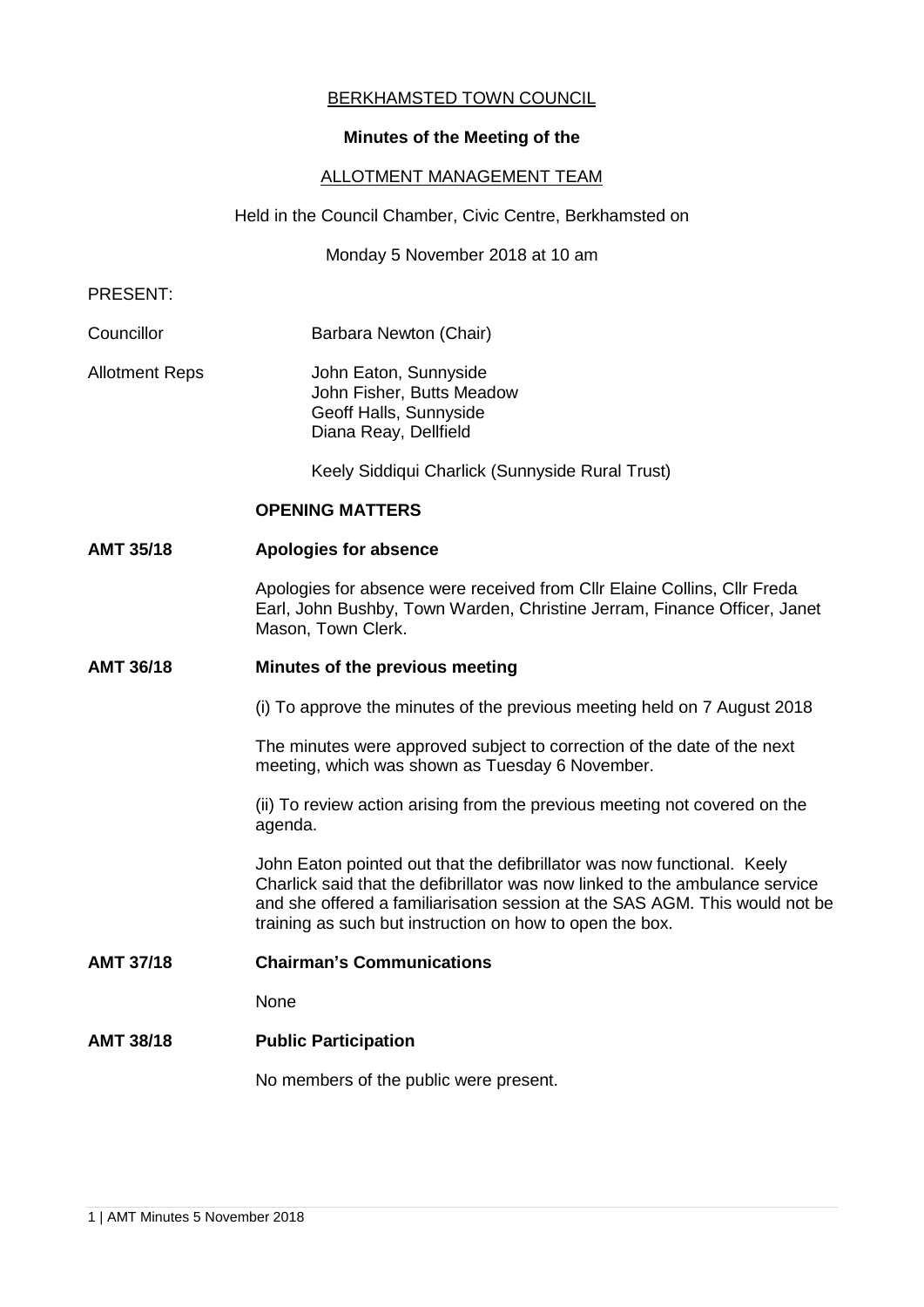## **FINANCE MATTERS**

## **AMT 39/18 Income and expenditure report**

(i) To consider the allotment income and expenditure at 30 September 2018 (attached)

There was some discussion as to the relevance of the project amount at this stage of the financial year.

John Fisher was pleased that not many people seemed to have defaulted. Diana Reay asked that the allotment reps should be provided with a list of those who had paid/ not paid/resigned a.s.a.p.

# **ALLOTMENT MATTERS**

Colony system papers were not circulated at the meeting owing to the absence of the Finance Officer. It was agreed that they should be forwarded to the reps as soon as possible.

**AMT 40/18** To consider, as appropriate, allotment and plot inspection reports and other current matters at:

(i) Dellfield (DR)

Diana reported that there were 4 vacancies and 4 people on the waiting list. There had been some queries about the size of some plots. She was going to remeasure some plots using Google maps as the current site map seems to be inaccurate. It was discussed whether plot size could be added to the Colony data. Diana also reported at least one plot which could not be let, as it had been left to revert to a wildlife area. Keely offered manpower to clear any plot for £50.

(ii) Sunnyside Old and Sunnyside New (JE)

John reported that there were 2 and a half plot vacancies on SSO and 3 on SSN plus one being transferred. The is quite a long waiting list and John suggested that it would be wise to contact people on the waiting list fairly regularly to make sure they still wanted a plot. He has also had problems with contact details not being correct. There seems to be a problem with communication in that people who apply online for a plot do not know if their application has been received.

(iii) Butts Meadow (JF)

Someone has cut hedges and trees bordering the site and this has allowed more light onto certain plots. 19 loads of manure have been delivered. The reinforced roadway withstood the repeated visits of the manure tractor. There are 3 half plots and one full sized plot vacant and 7 people on the waiting list. The sign saying No Dumping has disappeared and John requested that the Town Warden produce another and laminate it.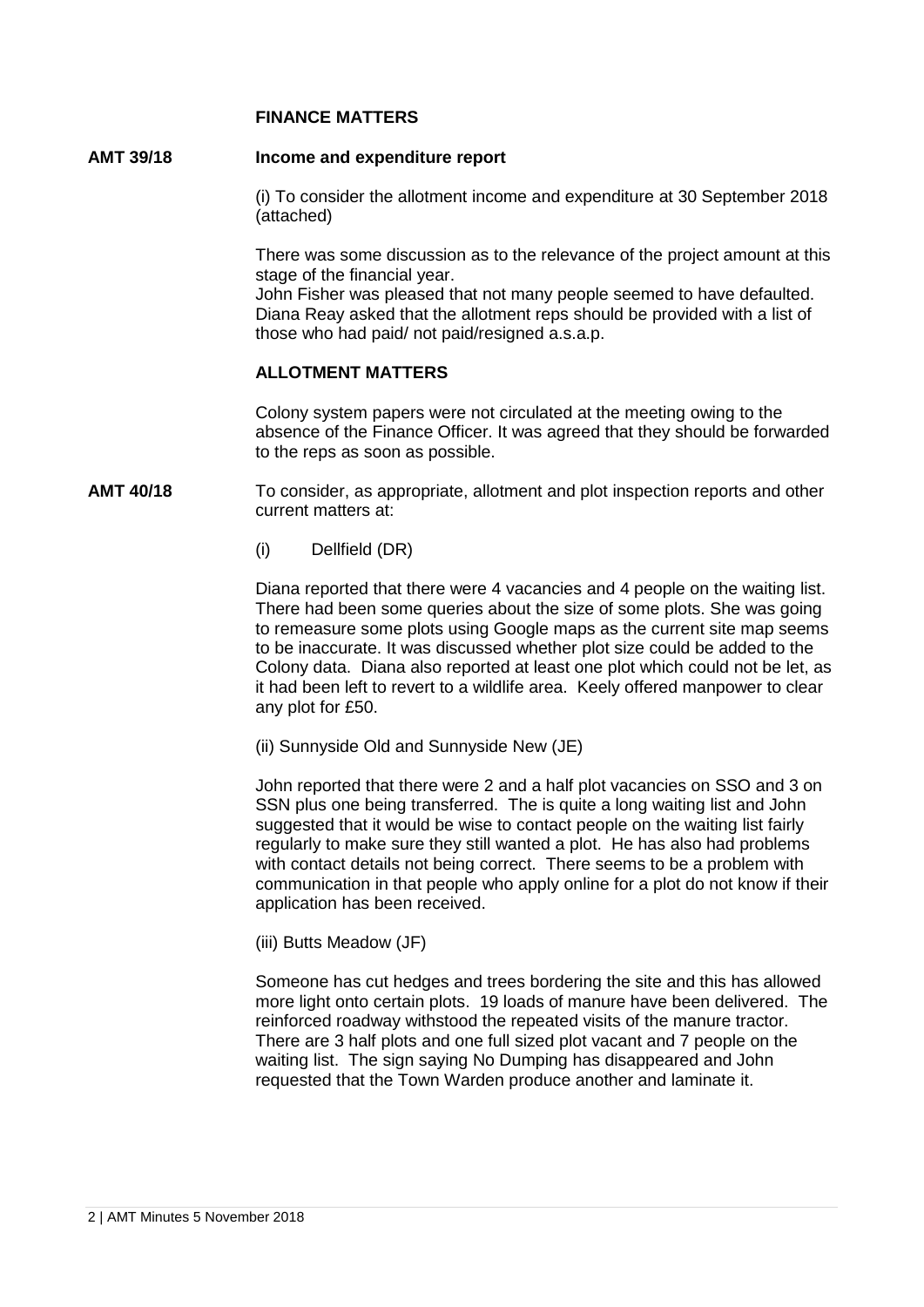| <b>AMT 41/18</b> | <b>Sunnyside Rural Trust</b>                                                                                                                                                                                                                                                                                                                                                                                                                                                                                  |
|------------------|---------------------------------------------------------------------------------------------------------------------------------------------------------------------------------------------------------------------------------------------------------------------------------------------------------------------------------------------------------------------------------------------------------------------------------------------------------------------------------------------------------------|
|                  | (i)<br>Verbal update on activities as appropriate                                                                                                                                                                                                                                                                                                                                                                                                                                                             |
|                  | Ian Petch is now the site manager.<br>Contact jan@sunnysideruraltrust.org.uk                                                                                                                                                                                                                                                                                                                                                                                                                                  |
|                  | (ii) Possible improvements to the SRT gate and fencing at SSN as discussed<br>to restrict access as discussed on 19 February and deferred from the 24<br>April and 7 August meetings.                                                                                                                                                                                                                                                                                                                         |
|                  | Keely pointed out that nothing will deter the dog walkers and that if the gate<br>is locked they will climb over it and damage it. It was suggested that the<br>gate should be repaired with a closing spring.                                                                                                                                                                                                                                                                                                |
| <b>AMT 42/18</b> | <b>Weed suppressant matting</b>                                                                                                                                                                                                                                                                                                                                                                                                                                                                               |
|                  | To consider whether non-biodegradable matting should be banned from<br>allotment plots, given the maintenance problems caused by various<br>materials currently in situ                                                                                                                                                                                                                                                                                                                                       |
|                  | It was agreed that the wording of the tenancy agreement should make it<br>clear that plot holders should not use carpet or other non-biodegradable<br>matting on their plots.                                                                                                                                                                                                                                                                                                                                 |
|                  | Keely pointed out that SRT bulk buys a range of biodegradable matting<br>which they could offer at a good price.                                                                                                                                                                                                                                                                                                                                                                                              |
| <b>AMT 43/18</b> | Update on deer fencing project following site visit with third contractor<br>on 26-10-18 (attended by John Eaton, Jenny Sippings, John Bushby and<br>Janet Mason)<br>It emerged that there is a possibility that there are muntjac deer living on the<br>site and therefore fencing would effectively fence them in rather than out.<br>The general opinion was that the expenditure on deer fencing could not<br>therefore be justified. Keely pointed out that Ashridge were about to do a<br>massive cull. |
| <b>AMT 44/18</b> | <b>Allotment inspections and warning letters</b>                                                                                                                                                                                                                                                                                                                                                                                                                                                              |
|                  | To consider (i) should inspections dates be published in advance on notice<br>boards and (ii) should a notice be placed on notice boards about the<br>opportunity to raise reasons why a plot has not been tended with either the<br>allotment representative or the Town Clerk e.g. for reasons of ill health,<br>family circumstances.                                                                                                                                                                      |

John Eaton pointed out that a tenant should be required to cultivate the whole plot and that this should perhaps be mentioned on renewal of the tenancy. It was suggested that the dates of AMT meetings should be publicised. It was felt that the current system of inspections and warning letters was sufficiently robust except in very exceptional circumstances when no system would have been able to cope.